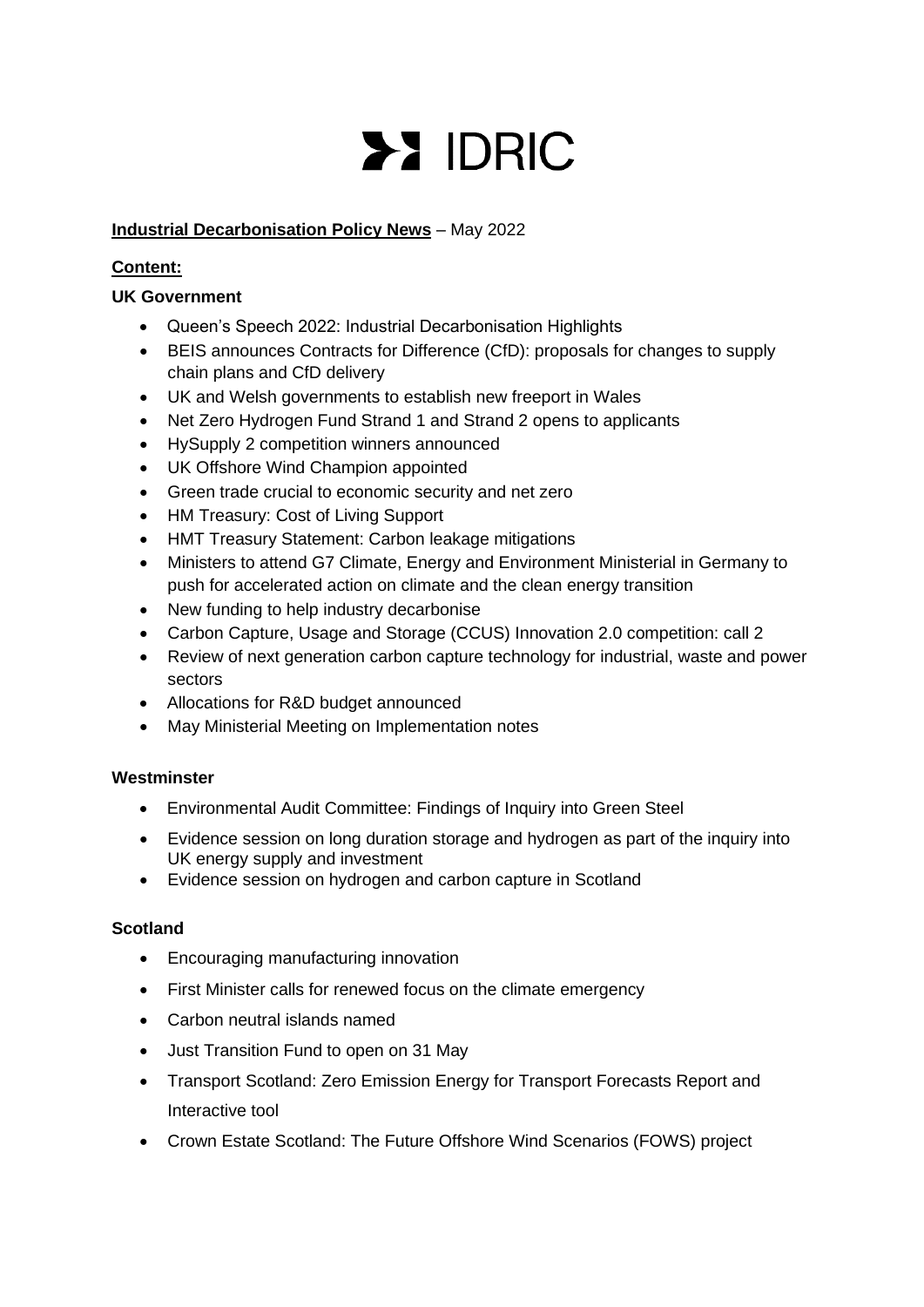• Scottish Government: Independent Review into the Role of Incineration in the Waste Hierarchy in Scotland

# **Wales**

- Welsh Government: Update on freeports policy
- New Industry Wales Chair appointed
- Ministerial Statement on offshore marine energy

# **Other News**

• CCC: Ministers appoint new members to CCC's Adaptation Committee

# **Calls for Evidence and Consultations**

## **UK Government**

# **Queen's Speech 2022: Industrial Decarbonisation Highlights**

## *HM Government*

10th May 2022

The Queen's Speech delivered by Prince Charles in place of the Queen on the 10th May, included the announcement of upcoming legislation, of particular relevance was an Energy Security Bill and a UK Infrastructure Bank Bill. Key highlights include:

Energy Security Bill

- Introduction of business models for Carbon Capture Usage and Storage (transport and storage), Low Carbon Hydrogen and Industrial Carbon Capture.
- The appointment of Ofgem as a new regulator for heat networks.
- Support for the UK's first large-scale hydrogen heating trial.
- The establishment of a new Future System Operator, to provide strategic oversight across electricity and gas systems.

UK Infrastructure Bank Bill

- The UK infrastructure bank is intended to support love carbon investment in the UK's core infrastructure, including power, heat and transport networks.
- The bank has £22B to offer a range of tools including debt, equity and guarantees.<br>• The bank will focus on under-invested areas, and is intended to provide long-term
- The bank will focus on under-invested areas, and is intended to provide long-term policy certainty to support the growth of key nascent industries such as CCUS.

For more information, see the accompanying [lobby pack.](https://assets.publishing.service.gov.uk/government/uploads/system/uploads/attachment_data/file/1074113/Lobby_Pack_10_May_2022.pdf)

# **BEIS announces Contracts for Difference (CfD): proposals for changes to supply chain plans and CfD delivery**

*Department for Business, Energy and Industrial Strategy*

3 rd May 2022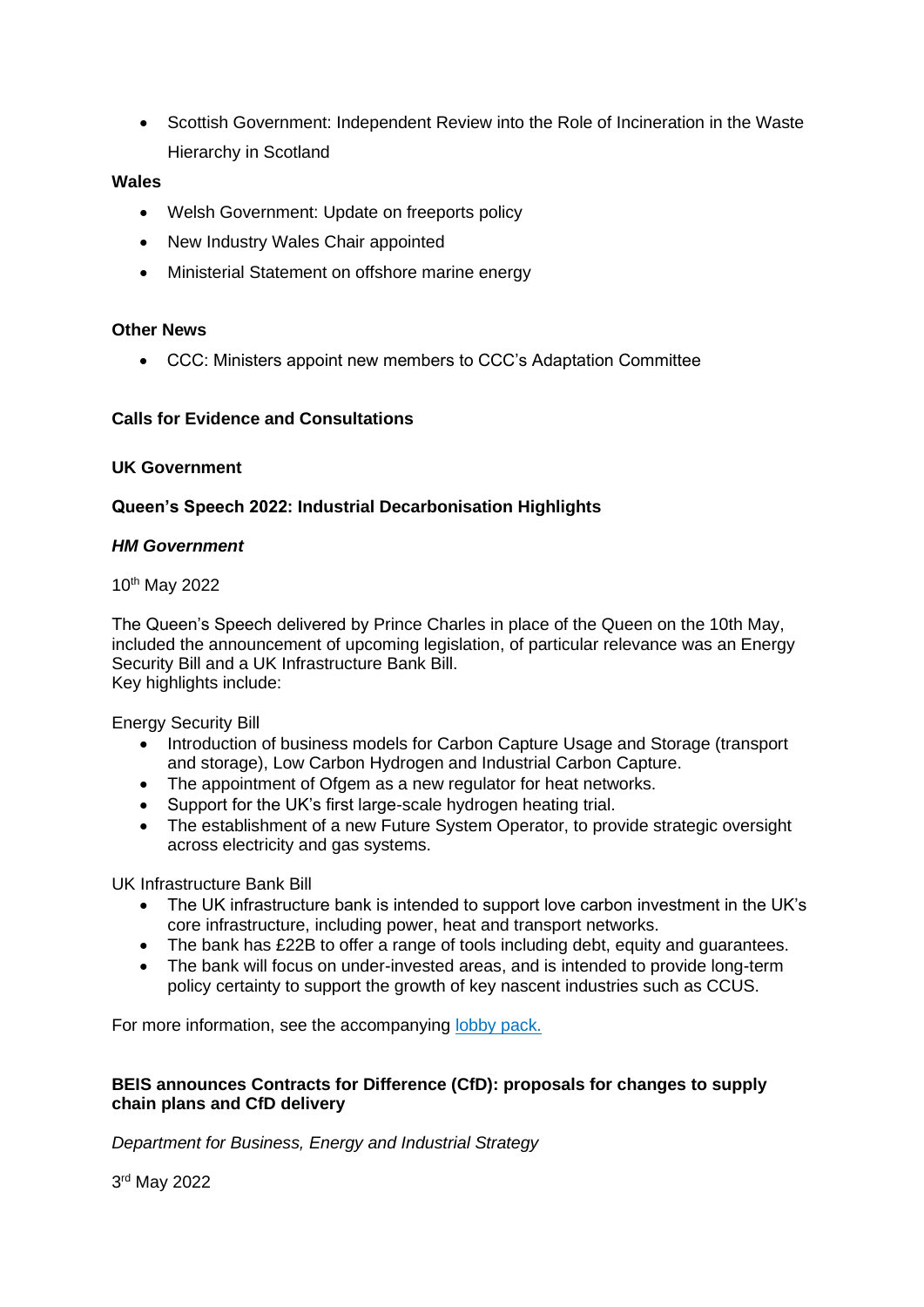- The government has released its response to its consultation on Contracts for Difference scheme in relation to supply chain plans, and some regulatory aspects of wider CfD policy in preparation for the next allocation round.
- Their response confirms government's decision on implementing a series of amendments to the scheme ahead of Allocation Round 5, including:
	- Requiring Supply Chain Plans from all Floating Offshore Wind projects.
	- Shortening the validity period of a Supply Chain Plan Statement of Approval from 12 months to 9 months.
	- Introducing an 'Interview with applicants' stage into the Supply Chain Plan process.
	- Raising the standard of Supply Chain Plans.
	- Creating a more precise question template.
	- Strengthening the Non-Delivery Disincentive mechanism.
	- Amending the CfD Allocation regulations to align to a change introduced for Allocation Round 4.

More information [here.](https://www.gov.uk/government/consultations/contracts-for-difference-cfd-proposals-for-changes-to-supply-chain-plans-and-cfd-delivery#full-publication-update-history)

## **UK and Welsh governments to establish new freeport in Wales**

*Department for Levelling Up, Housing and Communities*

12th May 2022

A £26 million agreement has been reached between the UK and Welsh governments to collaborate and deliver a new freeport in Wales. The agreement will aim to bring more jobs and investment to Wales. Bidders will have to set out how the freeport will boost the local economy, support good-quality, secure jobs and transition to a net-zero economy.

More information [here.](https://www.gov.uk/government/news/uk-and-welsh-governments-reach-26-million-deal-to-establish-new-freeport-in-wales)

# **Net Zero Hydrogen Fund Strand 1 and Strand 2 opens to applicants**

*Department for Business, Energy and Industrial Strategy*

27th May 2022

The Net Zero Hydrogen Fund (NZHF) aims to support the commercial deployment of new low carbon hydrogen production projects during the 2020s. Details on how to apply for Strand 1 and Stand 2 of the Net Zero Hydrogen fund can be found in the link below.

More information [here.](https://www.gov.uk/government/publications/net-zero-hydrogen-fund-strand-1-and-strand-2)

#### **HySupply 2 competition winners announced**

*Department for Business, Energy and Industrial Strategy:*

19th May 2022

Funding has been awarded to 28 projects across the UK, including Scotland, Wales and the north of England and working across a range of different sectors and technologies through the £60m Low Carbon Hydrogen Supply 2 (HySupply 2) competition.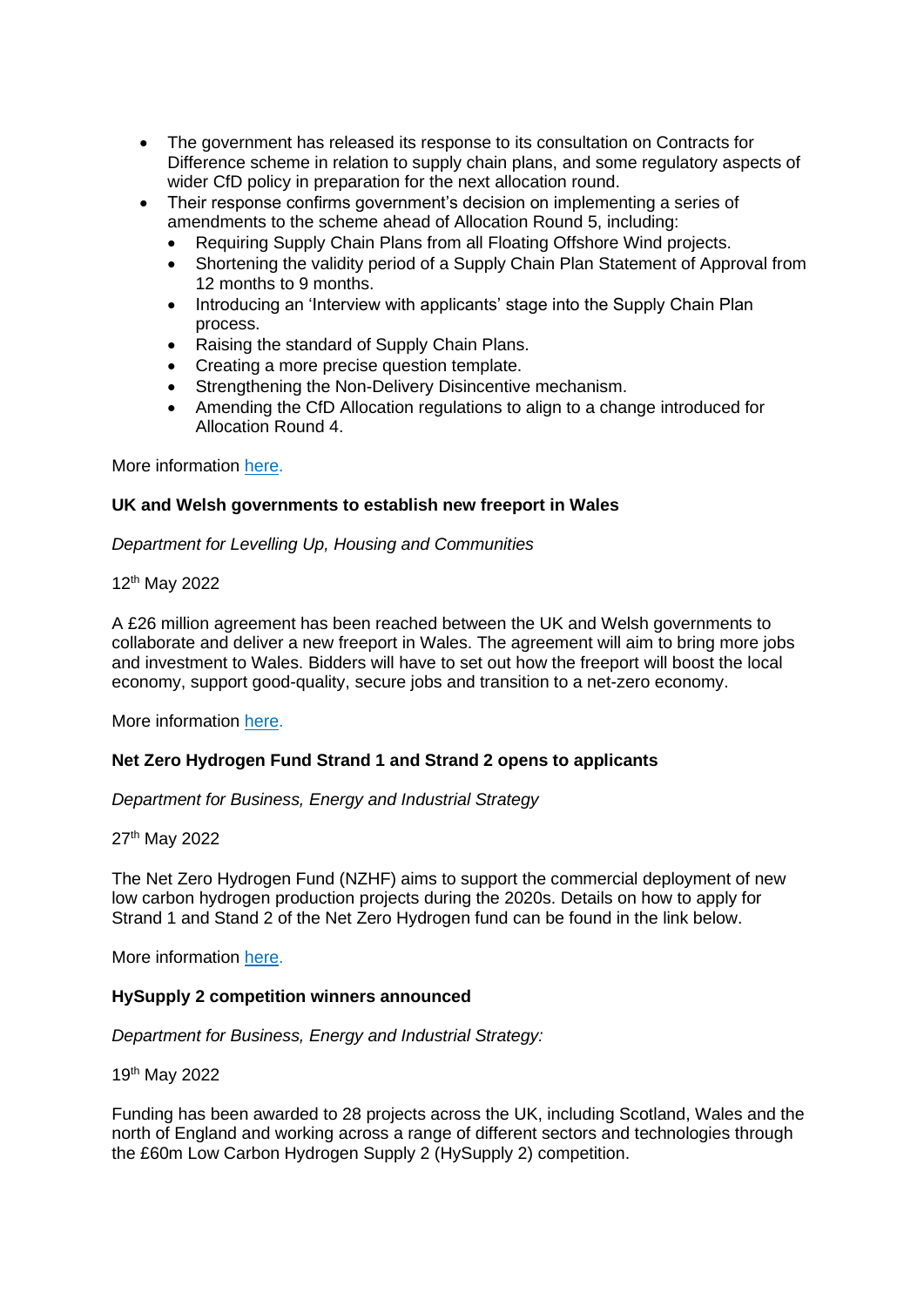More information [here.](https://www.gov.uk/government/news/winners-of-60-million-government-competition-to-develop-hydrogen-as-the-superfuel-of-the-future-unveiled)

# **UK Offshore Wind Champion appointed**

*Department for Business, Energy and Industrial Strategy*

20th May 2022

Tim Pick, former Head of Energy, Resources and Infrastructure at law firm Freshfields Bruckhaus Deringer, has been appointed as the first UK Offshore Wind Champion. In addition, the UK Government opened the Floating Offshore Wind Manufacturing Investment Scheme to provide £160 million in government funding to boost floating offshore wind capability around the UK at sites including in Scotland and Wales.

More information [here.](https://www.gov.uk/government/news/offshore-wind-champion-appointed-as-160m-floating-offshore-wind-fund-opens-for-expressions-of-interest)

## **Green trade crucial to economic security and net zero**

*Department for International Trade*

18th May 2022

International Trade Secretary Anne-Marie Trevelyan announced nearly £190 million of new loan guarantees to power green growth and support 350 UK jobs and the UK Green Trade & Investment Expo which will take place in October in the North East.

More information [here.](https://www.gov.uk/government/news/green-trade-crucial-to-economic-security-and-net-zero-says-international-trade-secretary)

# **HM Treasury: Cost of Living Support**

#### *HM Treasury*

26th May 2022

In a statement made by the Chancellor of the Exchequer Rishi Sunak, new measures to help with the cost of living crisis were announced. This includes:

- Energy Profits Levy Technical Note details on the commencement of the new windfall tax, adjustments and how the tax will operate.
- Cost of Living Support Factsheet outlines the extra £15bn of support with the cost of living that the Chancellor made available from 26 May 2022.
- Energy Profits Levy Factsheet outlines details of the Energy Profits Levy, a new surcharge on the extraordinary profits oil and gas companies are making, which will help to fund the Cost of Living Intervention.
- Distributional Analysis estimated impacts of the May 2022 Cost of Living Support package and February 2022 Energy Support package.

More information [here.](https://www.gov.uk/government/speeches/cost-of-living-support)

# **HMT Treasury Statement: Carbon leakage mitigations**

*HMT Treasury*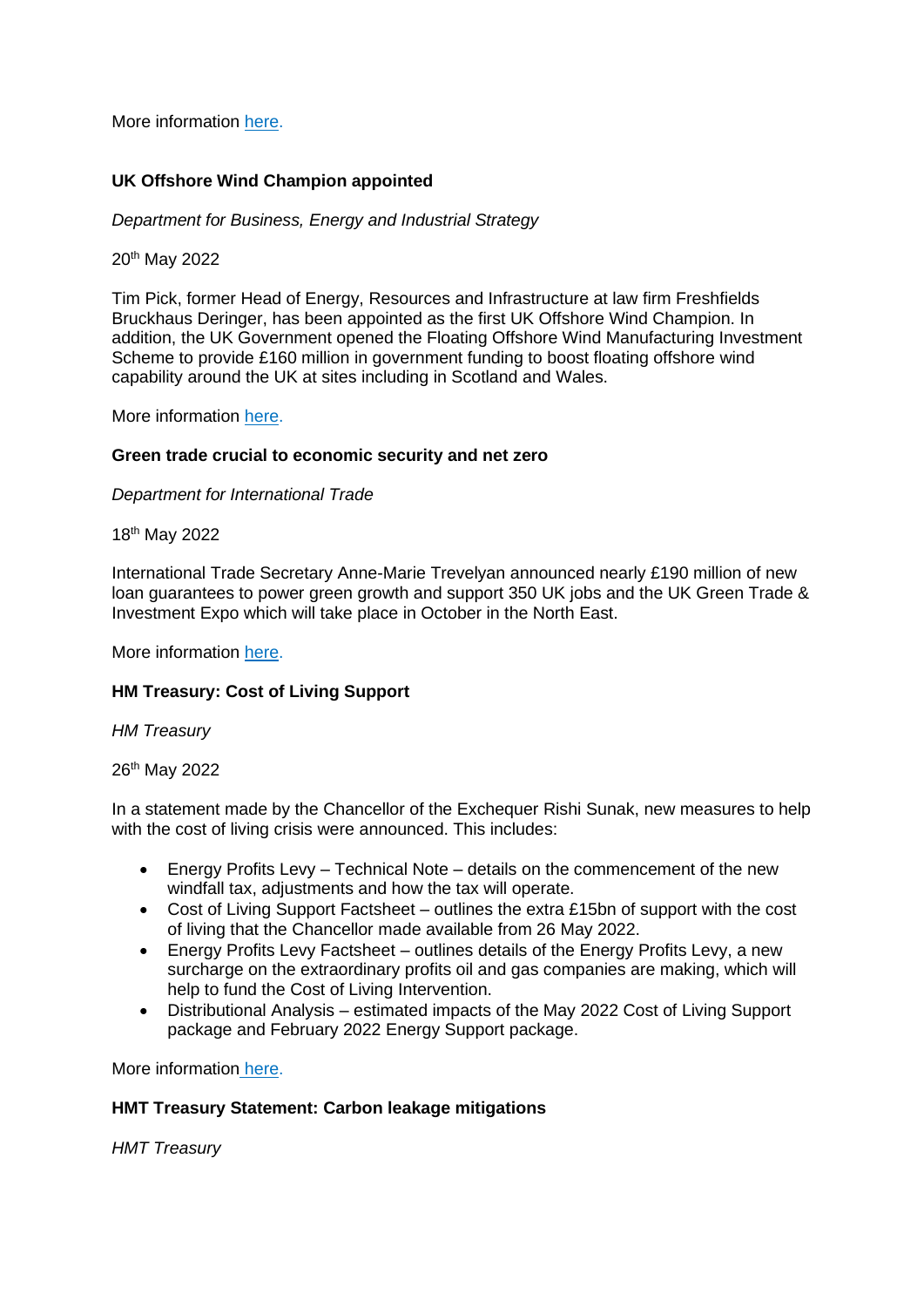16th May 2022

The Treasury has announced its intention to consult later in the year on a range of carbon leakage mitigation options, including on whether measures such as product standards and a carbon border adjustment mechanism (CBAM) could be appropriate tools in the UK's policy mix.

More information [here.](https://questions-statements.parliament.uk/written-statements/detail/2022-05-16/hcws26)

## **Ministers to attend G7 Climate, Energy and Environment Ministerial in Germany to push for accelerated action on climate and the clean energy transition**

*Cabinet Office*

27th May 2022

On 26th and 27th May, COP26 President Alok Sharma, Energy Minister Greg Hands and Environment Minister Zac Goldsmith attended the meeting, which comes ahead of the G7 leaders summit taking place from 26th to 28th June in Schloss Elmau. The UK Government representatives welcomed the progress made so far but called for further action ahead of COP27 later this year.

More information [here.](https://www.gov.uk/government/speeches/cop26-president-remarks-at-the-g7-climate-energy-and-environment-ministerial-press-conference)

#### **New funding to help industry decarbonise**

*Department for Business, Energy and Industrial Strategy*

31st May 2022

The UK Government has announced over £31 million investment to support the industry to reduce its reliance on fossil fuels. This funding will primarily target the quarrying, mining and construction sectors in developing red diesel alternatives, while projects replacing natural gas with hydrogen in industrial processes will also be supported. In addition, winners from the first of the Carbon Capture, Usage and Storage (CCUS) Innovation 2.0 competition will receive a share of the funding to advance the CCUS technology for deployment at scale by 2030.

More information [here.](https://www.gov.uk/government/news/government-invests-over-31-million-to-help-industry-slash-emissions-and-energy-costs)

## **Carbon Capture, Usage and Storage (CCUS) Innovation 2.0 competition: call 2**

*Department for Business, Energy and Industrial Strategy*

31st May 2022

New guidance has been released for the second competition round, which will make £20 million in grant funding available for projects developing novel CCUS technology and processes that reduce the cost of the technology's deployment.

More information [here.](https://www.gov.uk/government/publications/carbon-capture-usage-and-storage-ccus-innovation-20-competition-call-2)

#### **Review of next generation carbon capture technology for industrial, waste and power sectors**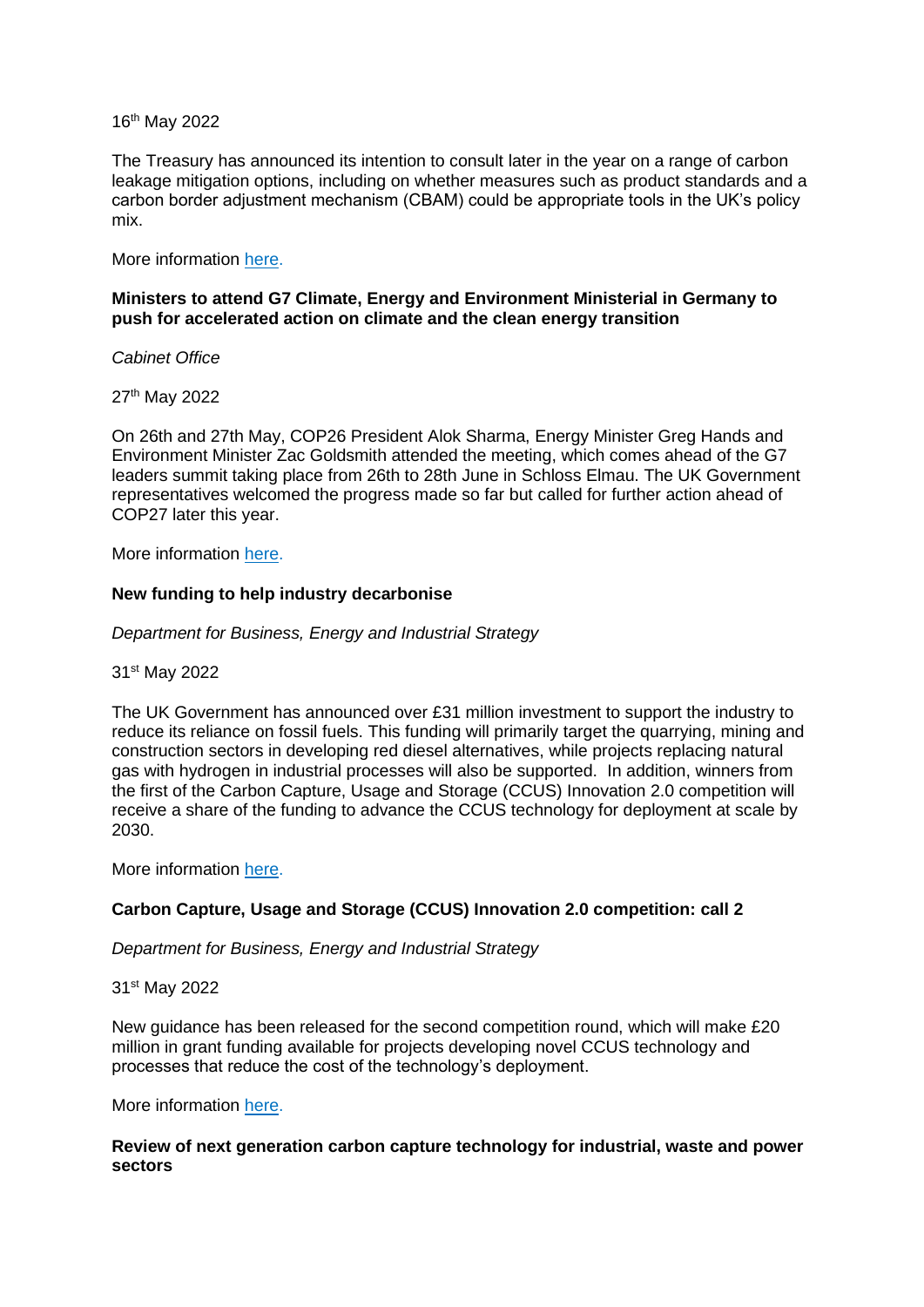# *Department for Business, Energy and Industrial Strategy*

## 31st May 2022

The department has published a technoeconomic analysis and review of next generation CCUS technology to be deployed on UK industrial, waste and power sites between 2030 and 2035. The findings suggest that the technology needs to be tested under representative operational conditions and it should be scaled up in demonstration plants when possible.

More information [here.](https://www.gov.uk/government/publications/review-of-next-generation-carbon-capture-technology-for-industrial-waste-and-power-sectors)

## **Allocations for R&D budget announced**

*Department for Business, Energy and Industrial Strategy*

30th May 2022

The settlement of the £25.1 billion R&D budget has been announced, providing record-level funding across UKRI's council and major programmes. The budget includes a £16.8 billion investment for UKRI's 7 Research Councils, Research England and Innovate UK, a £2 billion investment for a new collective cross-council approach to talent initiatives and a £2.9 billion investment in infrastructure projects

More information [here.](https://www.gov.uk/government/news/allocations-announced-for-record-level-25-billion-rd-budget)

## **May Ministerial Meeting on Implementation notes**

*Cabinet Office*

31st May 2022

COP26 President Alok Sharma provided a summary of the May Ministerial Meeting on Implementation, held 12-13 May in Copenhagen, with focus on accelerating the implementation of key climate commitments and pledges. Sharma said that many positive signals for low carbon technologies were highlighted, including the development of new technologies such as green hydrogen and carbon capture, utilisation and storage (CCUS).

More information [here.](https://www.gov.uk/government/news/may-ministerial-meeting-on-implementation-co-chairs-summary)

**Westminster** 

#### **Environmental Audit Committee: Findings of Inquiry into Green Steel**

*Environmental Audit Committee*

#### 1 st June 2022

Following the culmination of a short inquiry into the decarbonisation of the UK Steel industry, the Environmental Audit Committee (EAC) [submitted a letter](https://committees.parliament.uk/publications/22480/documents/165697/default/) to the BEIS Secretary, Kwasi Kwarteng outlining their findings. The Committee heard from steel sector representatives who expressed concern that Government strategy has not been sufficiently clear to drive progress in clean steel technologies, which could result in increased reliance on imports.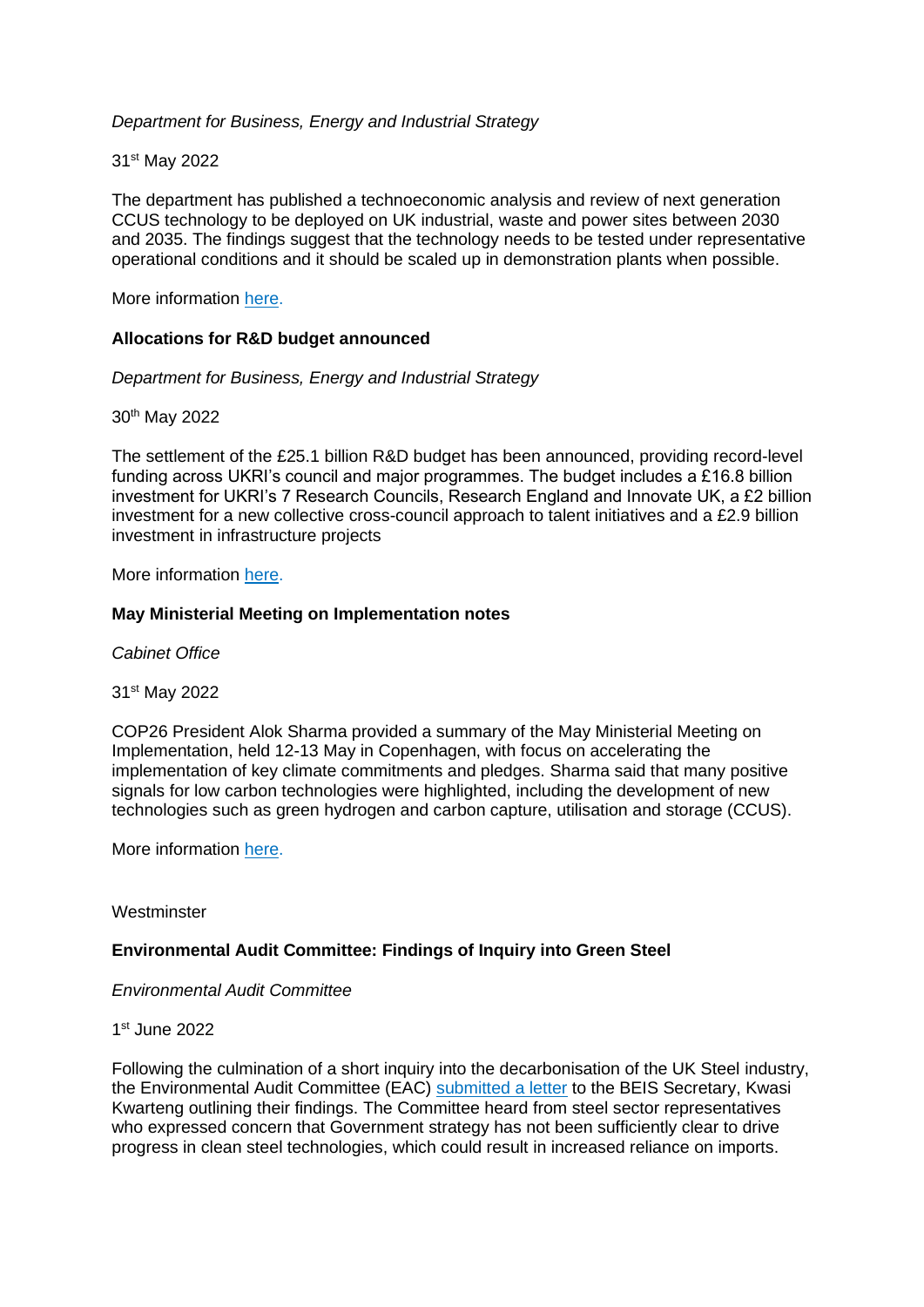Additionally, witnesses highlighted the urgent need to support the sector on energy costs in order to realise power-intensive green steel technologies and to remain globally competitive.

More information [here.](https://committees.parliament.uk/committee/62/environmental-audit-committee/news/171214/uk-steelmaking-could-be-jeopardised-unless-new-clean-technologies-are-progressed-eac-argues/)

## **Evidence session on long duration storage and hydrogen as part of the inquiry into UK energy supply and investment**

*Economic Affairs (Lords) Committee*

10th May 2022

The committee hosted two evidence sessions, with witnesses including Marco Alvera, author of The Hydrogen Revolution at Snam, and Matt Harper, Chief Commercial Officer, Invinity Energy Systems, in the first session and Jason Bordoff, Co-founding Dean at Columbia Climate School, in the second session. The sessions focused on the use of hydrogen and long duration storage batteries in the energy transition, the quality of market adaptions to the current crises and whether the UK's approach was working, as well as broader economic trends, including the affordability of new energy sources, dependency on Russia and China, and the EU's potential future energy cartelisation.

Full transcript from [session 1](https://committees.parliament.uk/oralevidence/10201/pdf/) and [session 2](https://committees.parliament.uk/oralevidence/10202/pdf/) is available.

#### **Evidence session on hydrogen and carbon capture in Scotland**

#### *Scottish Affairs (Commons) Committee*

16th May 2022

The Scottish Affairs Committee held its first evidence session on hydrogen and carbon capture, utilisation and storage in Scotland, gathering evidence from witnesses including Angus McIntosh, Director of Energy Futures at SGN, David Wallace, Senior Strategy Manager at Offshore Renewable Energy Catapult, Dr Nigel Holmes, CEO at Scottish Hydrogen and Fuel Cell Association and Dr Gillian Couto-Phoenix, Programme Manager at National Manufacturing Institute Scotland.

More information [here.](https://committees.parliament.uk/event/13129/formal-meeting-oral-evidence-session/)

**Scotland** 

#### **Encouraging manufacturing innovation**

*Scottish Government*

19th May 2022

A new more than £25 million Low Carbon Manufacturing Challenge Fund has been launched to reduce the carbon footprint through manufacturing and to encourage ideas to speed up adoption or development of low carbon products, services, technologies or processes. It aims to reduce emissions from an industry which supports hundreds of thousands of jobs and accounts for more than half of Scotland's exports. First Minister Nicola Sturgeon separately launched a First Minister's Award for Manufacturing Leadership, recognising businesses which champion fair work and inclusivity while investing in employee skills and helping tackle climate change.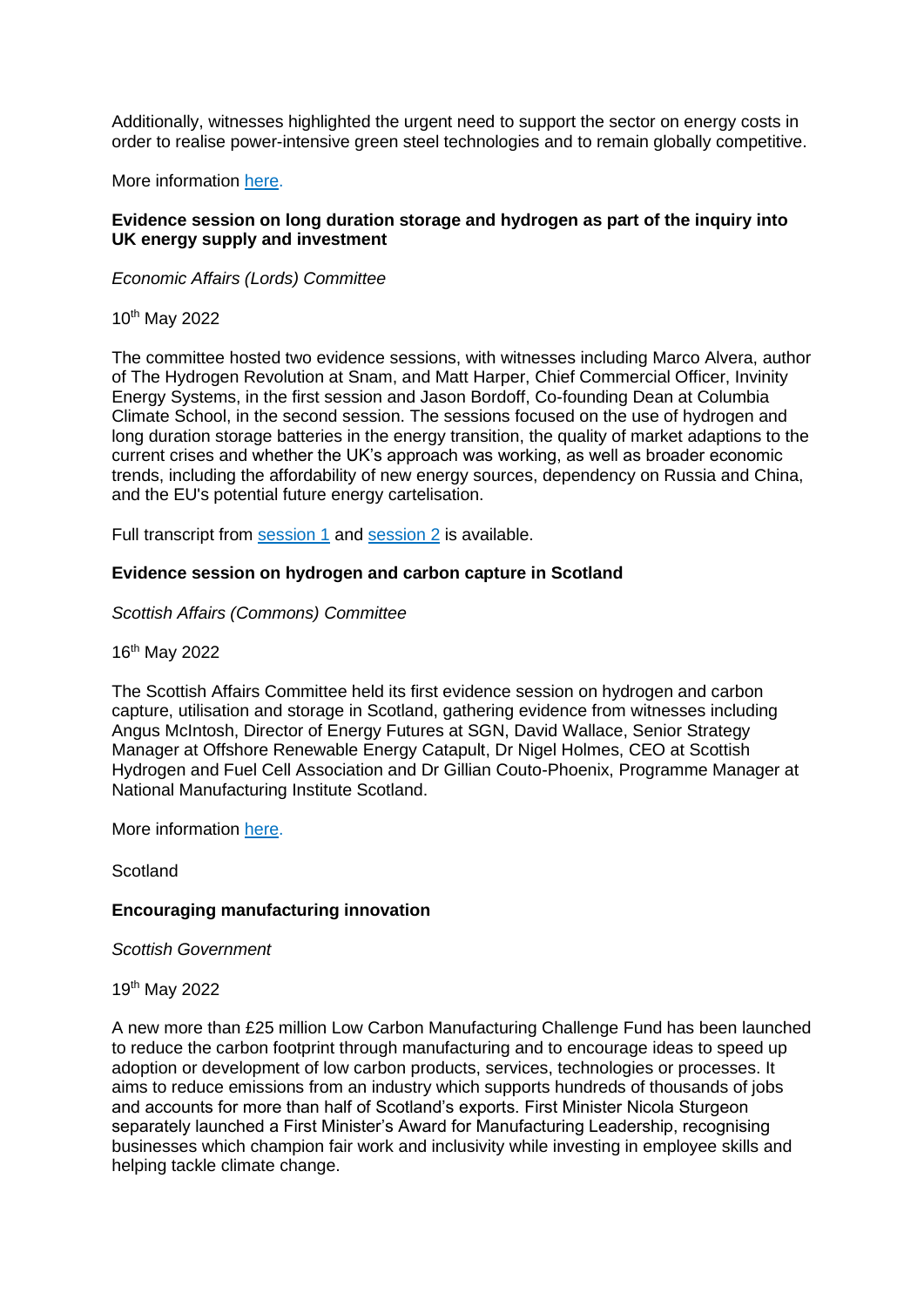More information [here.](https://www.gov.scot/news/encouraging-manufacturing-innovation/)

#### **First Minister calls for renewed focus on the climate emergency**

*Scottish Government*

16th May 2022

Delivering a keynote address at the Brookings Institution in Washington DC, First Minister Nicola Sturgeon called on global leaders to step up their actions to tackle the climate emergency. Ms Sturgeon also addressed concerns over energy security and called for the acceleration of renewable and low-carbon energy, highlighting the importance of ScotWind to Scotland. She also suggested that hydrogen production has the potential to become a significant industry in Scotland, both for energy security and for the transition to green jobs across the country.

More information [here.](https://www.gov.scot/news/renewed-focus-needed-on-climate-emergency/)

#### **Carbon neutral islands named**

*Scottish Government*

17th May 2022

The Scottish Government has announced six islands – Hoy, Islay, Great Cumbrae, Raasay, Barra and Yell – which will be part of a project aimed at supporting islands to become carbon neutral by 2040. A report on the project will be published in the summer and plans for net zero innovation will be developed in collaboration with key partners and communities.

More information [here.](https://www.gov.scot/news/carbon-neutral-islands-named/)

#### **Just Transition Fund to open on 31 May**

*Scottish Government*

24th May 2022

A new Just Transition Fund, which will support the North East and Moray regional economy in its transition to net zero, will open next week for interested organisation, businesses, communities and individuals. This ten-year £500 million fund will be available to support the creation of jobs in low carbon industries and to contribute to the region's prosperity as it transitions from oil and gas developments.

More information [here.](https://www.gov.scot/news/supporting-scotlands-just-transition/)

## **Transport Scotland: Zero Emission Energy for Transport Forecasts Report and Interactive tool**

*Transport Scotland*

26th May 2022

Transport Scotland have published national forecasts of renewable electricity and hydrogen needs to support the Scottish transport sector in its efforts to meet commitments to 75% reduction in greenhouse gases by 2030 and Net-Zero by 2045. The study investigated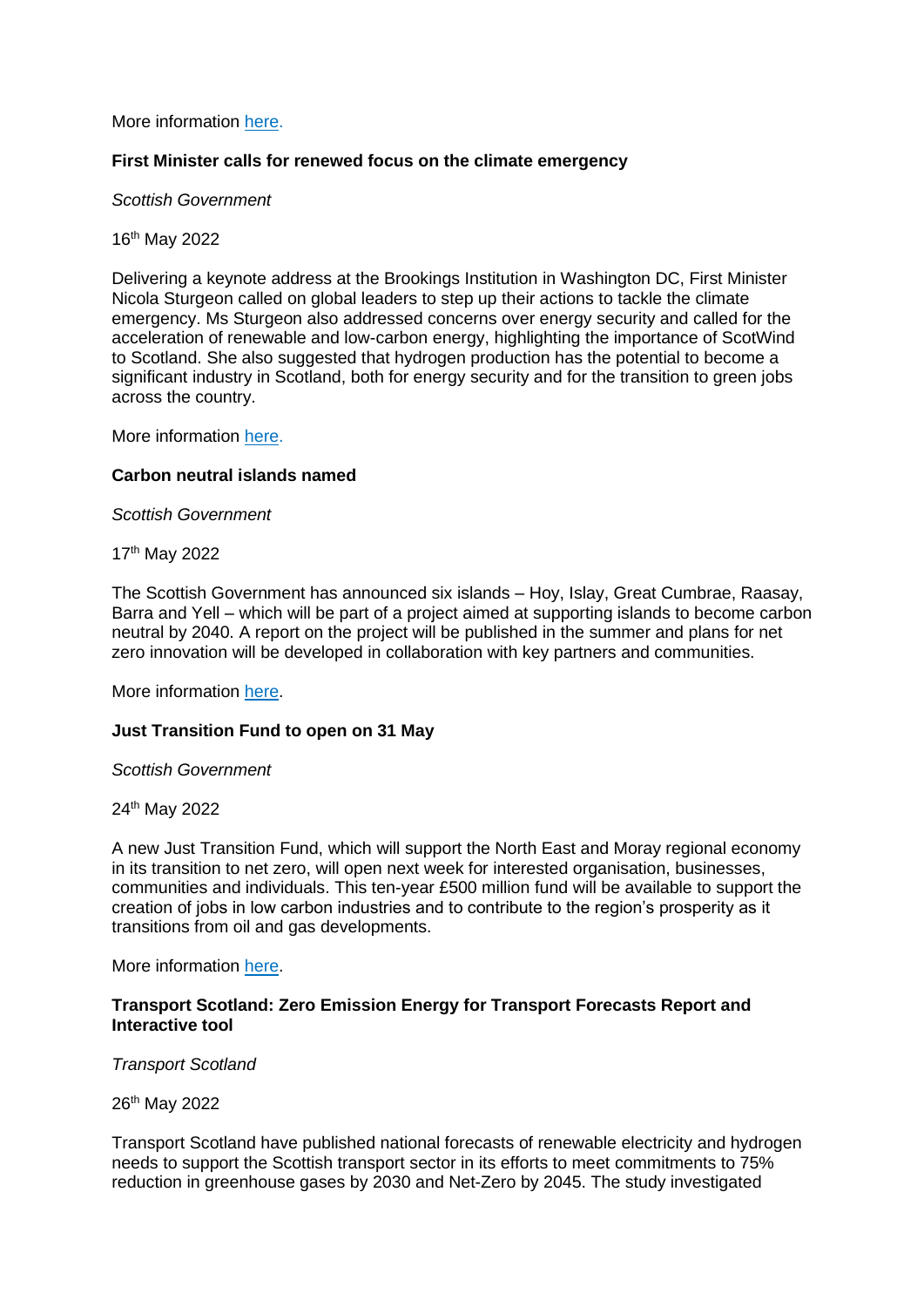electricity, hydrogen and combined electricity-hydrogen demand forecasts across six demand scenarios.

Alongside the report, Transport Scotland released an interactive tool to enable investigation of interactions between different scenarios and modes of transport.

More information [here.](https://www.transport.gov.scot/publication/zero-emission-energy-for-transport-forecasts-national/)

## **Crown Estate Scotland: The Future Offshore Wind Scenarios (FOWS) project**

*Crown Estate Scotland*

28th April 2022

A new study on the future of offshore wind has illustrated the scale of potential of the UK seas for future deployment and is helping to understand and address how we best manage the various demands on our marine environment. The Future Offshore Wind Scenarios (FOWS) project is intended to support the future development of offshore wind by illustrating the complex factors that must be balanced within the marine environment including consideration of the cost of energy. It provides a more holistic consideration of the complex interactions concerning offshore wind deployment out to net zero than was previously available and will help to inform future decision making

More information [here.](https://www.crownestatescotland.com/news/new-study-illustrates-scale-of-potential-for-the-development-of-uk-offshore-wind)

#### **Scottish Government: Independent Review into the Role of Incineration in the Waste Hierarchy in Scotland**

*Scottish Government*

10th May 2022

The review, chaired by Dr Colin Church (Chief Executive of the Institute of Materials, Minerals and Mining), set out to investigate progress towards waste management in Scotland, options for managing residual waste, trade-offs and opportunities to improve residual waste treatment. The report discussed CCUS in the context of waste incineration, highlighting potential issues relating to construction cost, efficiency, transport and lead time. The report concluded that "…from the evidence received so far, it seems that carbon capture alone is unlikely to be able to deliver the required level of decarbonisation of incineration in time to meet Net Zero."

More information [here.](file:///C:/LocalStore/jrf2001/Downloads/stop-sort-burn-bury-independent-review-role-incineration-waste-hierarchy-scotland-report.pdf)

Wales

#### **Welsh Government: Update on freeports policy**

*Welsh Government*

12th May 2022

Following the announcement that the UK and Welsh Governments will cooperate to establish a new freeport in Wales, Minister for Economy Vaughan Gething published an update on the Welsh Government's policy on freeports. The Minister said that a freeport will only be implemented if it can be demonstrated clearly it will operate in a manner that aligns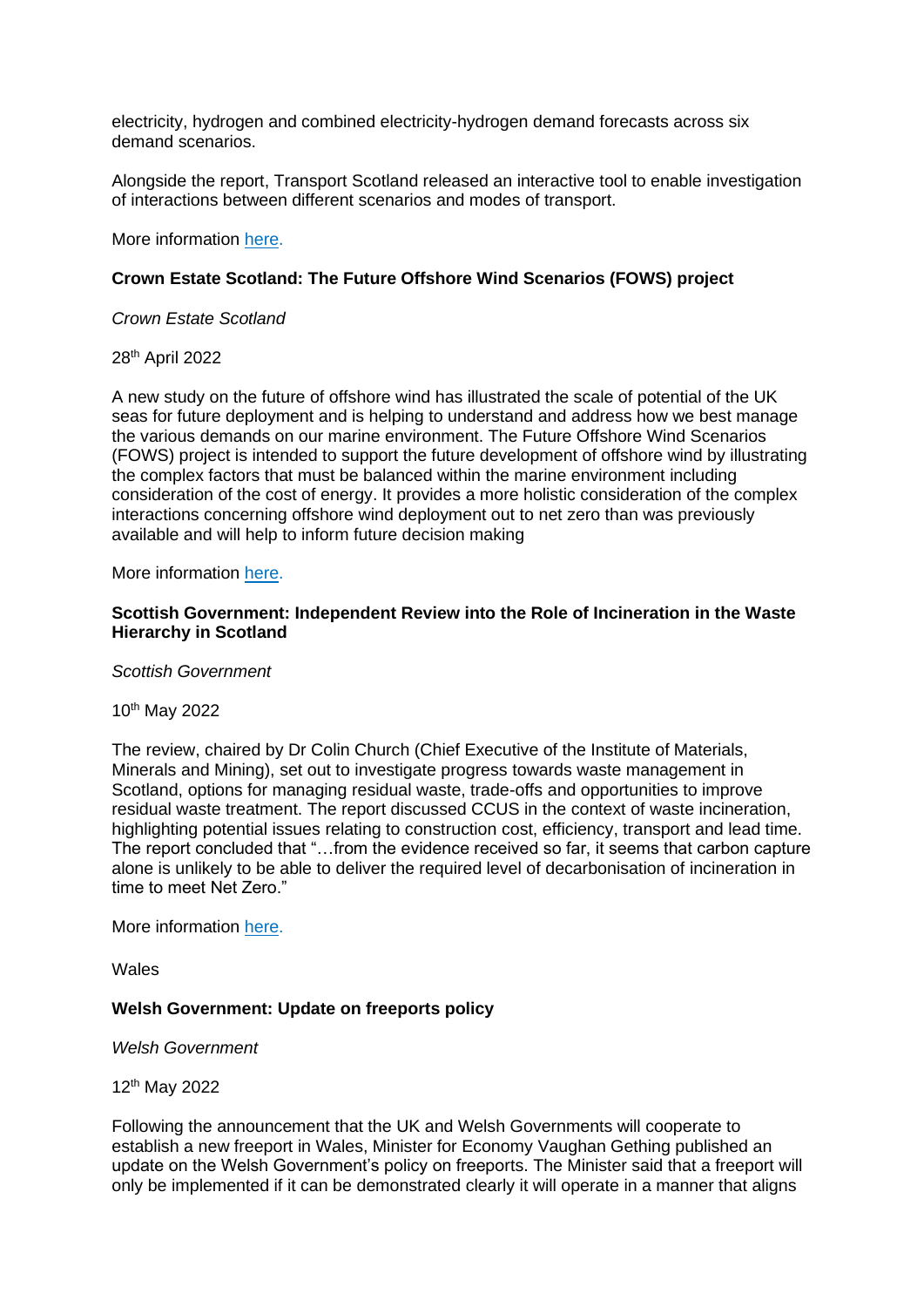with the Welsh Government's policies on fair work and environmental sustainability, including the commitment to Wales becoming a net-zero carbon nation. He further said that both governments remain open to the possibility of a multi-site freeport, as well as the possibility of allowing more than one freeport in Wales.

More information [here.](https://gov.wales/written-statement-update-freeports-policy-wales)

# **New Industry Wales Chair appointed**

*Welsh Government*

18th May 2022

Professor Keith Ridgway CBE, who has served as the interim Chair of Industry Wales since September 2020, has been appointed as the new Chair of Industry Wales for a three-year term from 2nd June 2022. According to the Minister for Economy Vaughan Gething, the new Chair will ensure Industry Wales continues to deliver against its remit letter and business plan in support of the Welsh Government's Programme for Government, and drive its activities in relation to manufacturing, skills, decarbonisation, automation, and localising supply chain opportunities to improve local economic activity, aligned to the vision set out in the Welsh Government's Manufacturing Action Plan.

More information [here.](https://gov.wales/new-industry-wales-chair-appointed)

## **Ministerial Statement on offshore marine energy**

*Welsh Government* 

#### 17th May 2022

Minister for Economy Vaughan Gething delivered a speech to members of the Senedd, providing an update on current activity within the emerging sector and outlining the Welsh Government's ambition to deliver economic benefits from the sector. He said that the government will publish a new innovation strategy later this year to reinforce the focus on emerging marine technologies, including hydrogen generation from offshore marine energy. He added that skills and workforce development are a critical area for this sector and reiterated the commitment to publish a net zero skills action plan later this year.

More information [here.](https://record.senedd.wales/Plenary/12841#A72113)

Other News

# **CCC: Ministers appoint new members to CCC's Adaptation Committee**

#### 29th April 2022

Dr Ben Caldecott, Professor Nathalie Seddon and Dr Swenja Surminski will take up their roles on 1 May 2022 for a three-year term. They will lead the Adaptation Committee's work on finance, the natural environment and business respectively, continuing the work of outgoing Committee Members Ece Ozdemiroglu, Rosalyn Schofield, Professor Kate Jones and the late Professor Dame Georgina Mace. There is a three-month crossover period between new and departing members to ensure continuity.

More information [here.](https://www.theccc.org.uk/2022/04/29/ministers-appoint-new-members-to-cccs-adaptation-committee/)